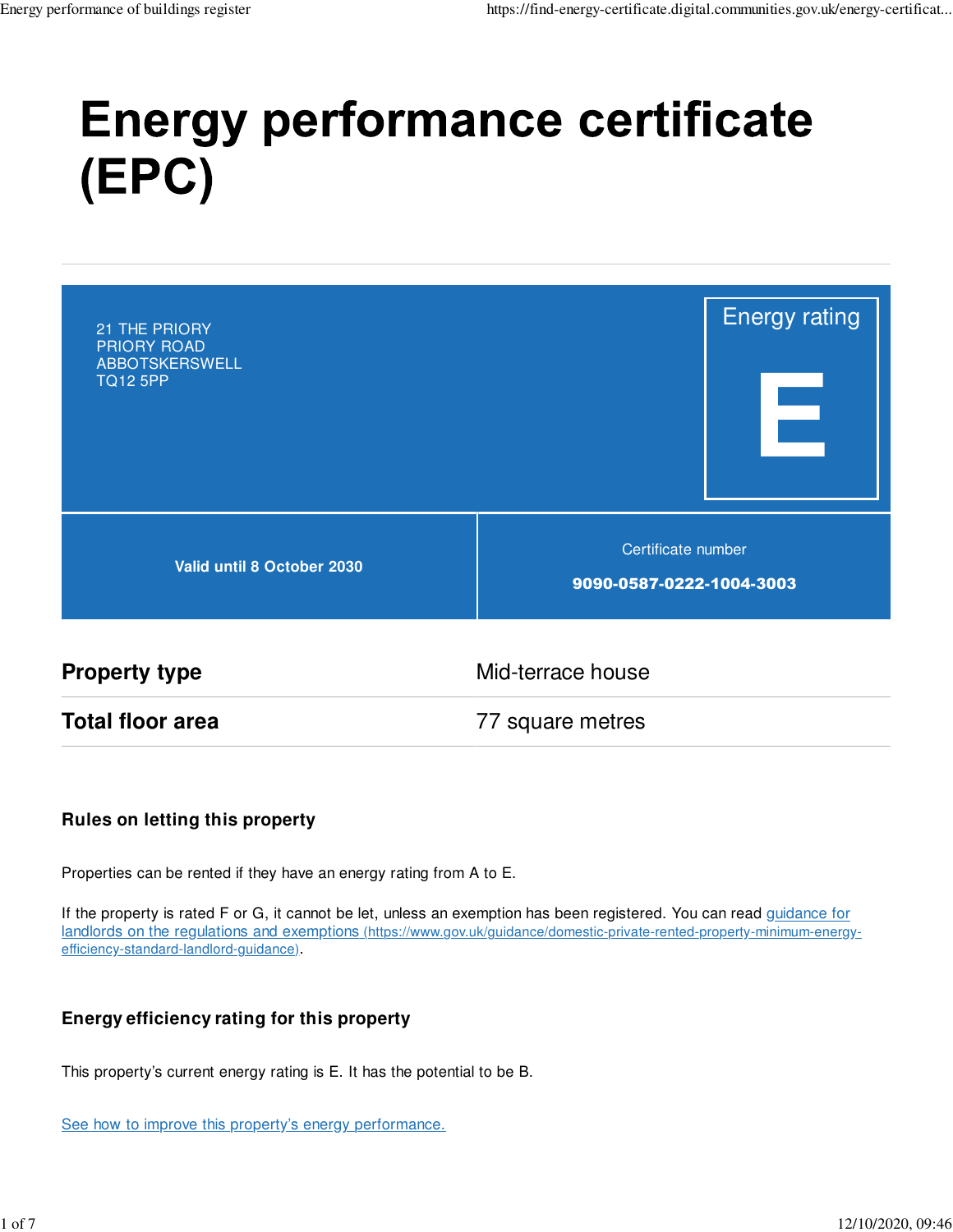

The graph shows this property's current and potential energy efficiency.

Properties are given a rating from A (most efficient) to G (least efficient).

Properties are also given a score. The higher this number, the lower your carbon dioxide (CO2) emissions are likely to be.

The average energy rating and score for a property in England and Wales are D (60).

#### **Breakdown of property's energy performance**

This section shows the energy performance for features of this property. The assessment does not consider the condition of a feature and how well it is working.

Each feature is assessed as one of the following:

- very good (most efficient)
- good
- average
- poor
- very poor (least efficient)

When the description says 'assumed', it means that the feature could not be inspected and an assumption has been made based on the property's age and type.

**Feature Description Rating**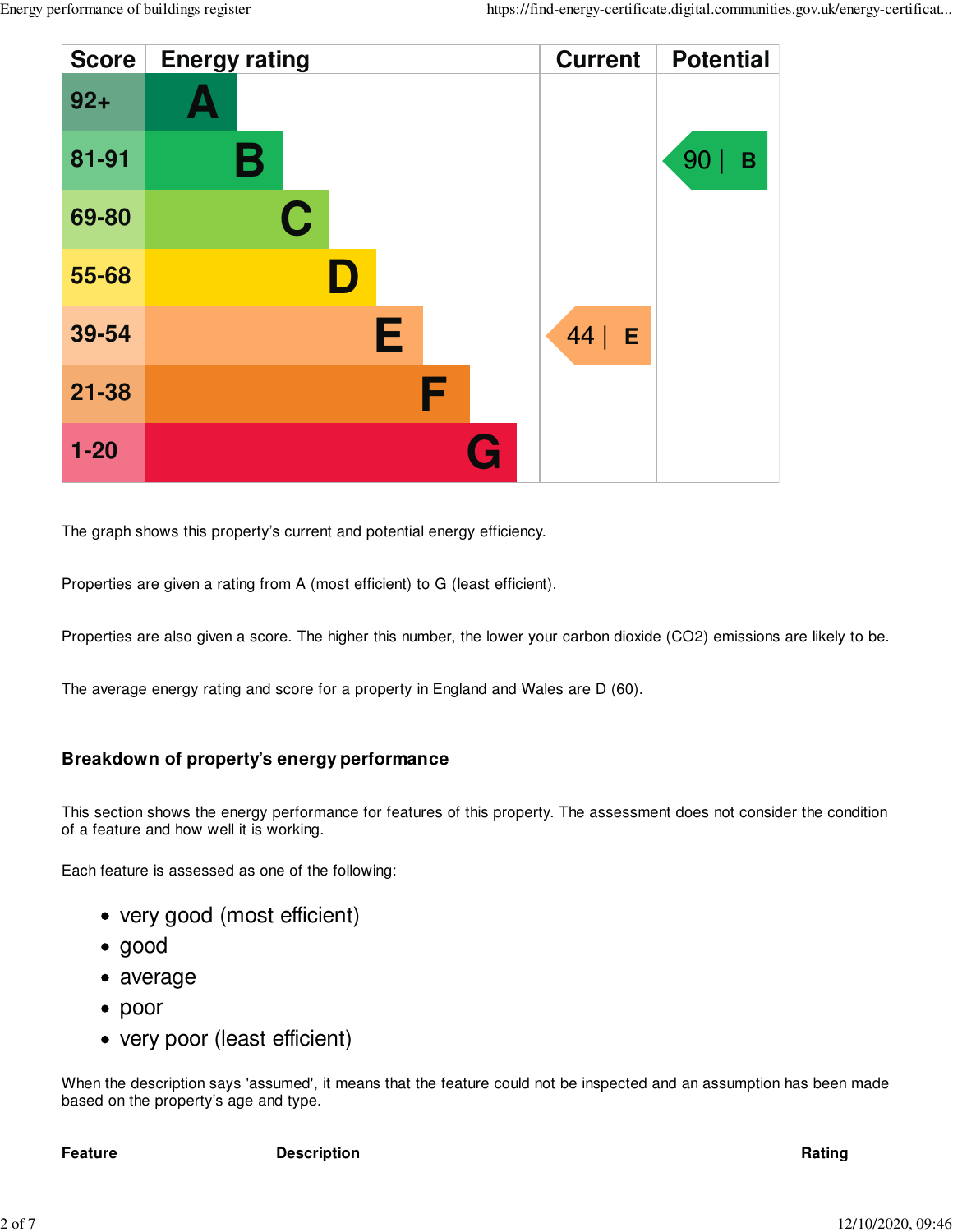| <b>Feature</b>       | <b>Description</b>                                      | Rating    |
|----------------------|---------------------------------------------------------|-----------|
| Wall                 | Granite or whinstone, as built, no insulation (assumed) | Poor      |
| Roof                 | Pitched, 150 mm loft insulation                         | Good      |
| Window               | Full secondary glazing                                  | Good      |
| Main heating         | Room heaters, electric                                  | Very poor |
| Main heating control | Programmer and room thermostat                          | Good      |
| Hot water            | Electric immersion, off-peak                            | Poor      |
| Lighting             | Low energy lighting in 57% of fixed outlets             | Good      |
| Floor                | To unheated space, no insulation (assumed)              | N/A       |
| Secondary heating    | None                                                    | N/A       |

### **Primary energy use**

The primary energy use for this property per year is 364 kilowatt hours per square metre (kWh/m2).

What is primary energy use? ▶

#### **Environmental impact of this property**

One of the biggest contributors to climate change is carbon dioxide (CO2). The energy used for heating, lighting and power in our homes produces over a quarter of the UK's CO2 emissions.

| An average household<br>produces        | 6 tonnes of CO <sub>2</sub> |
|-----------------------------------------|-----------------------------|
| This property produces                  | 4.8 tonnes of CO2           |
| This property's potential<br>production | 1.4 tonnes of CO2           |

By making the recommended changes, you could reduce this property's CO2 emissions by 3.4 tonnes per year. This will help to protect the environment.

Environmental impact ratings are based on assumptions about average occupancy and energy use. They may not reflect how energy is consumed by the people living at the property.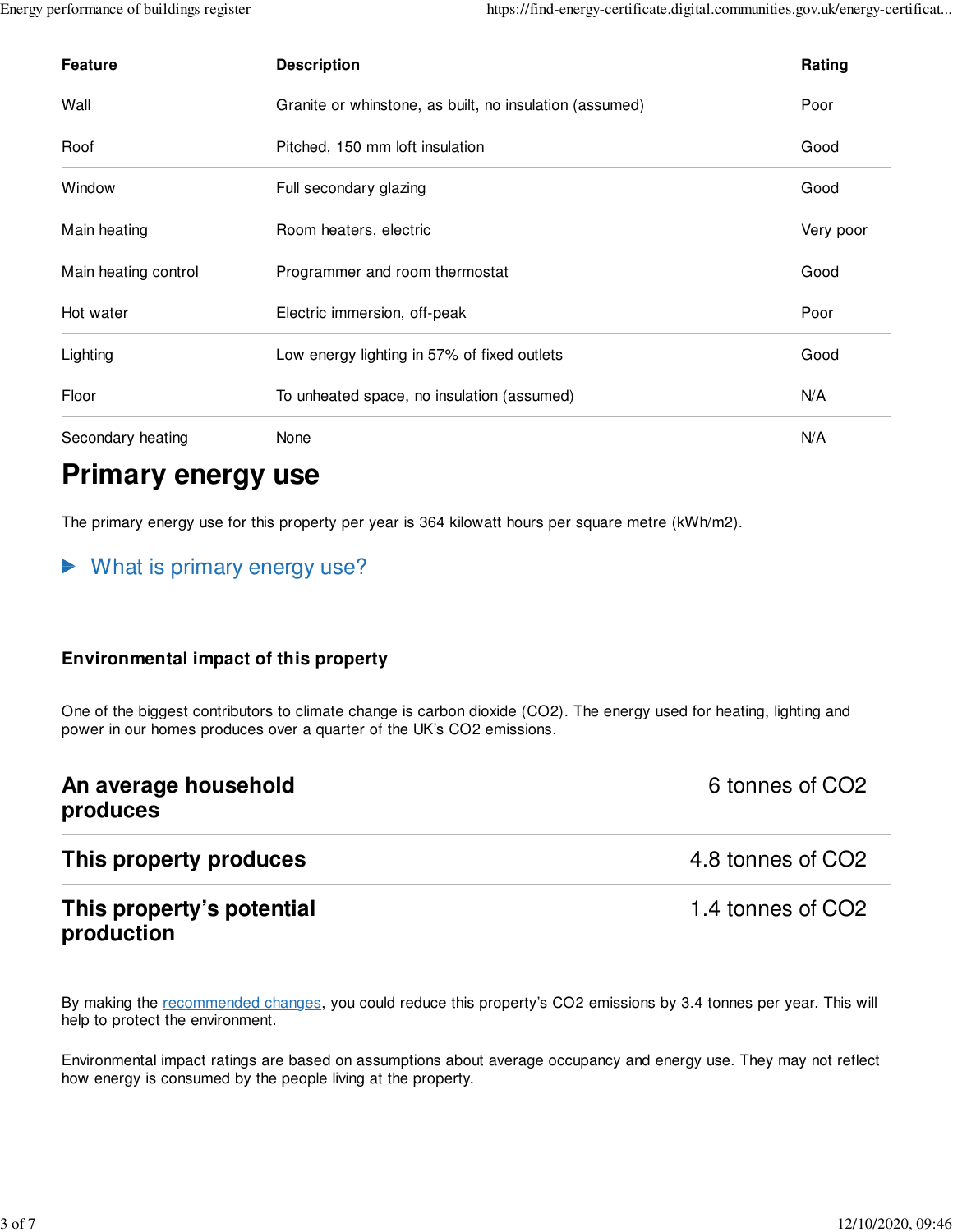Potential energy

rating

#### **How to improve this property's energy performance**

Making any of the recommended changes will improve this property's energy efficiency.

If you make all of the recommended changes, this will improve the property's energy rating and score from E (44) to B (90).

#### What is an energy rating?

### **Recommendation 1: Increase loft insulation to 270 mm**

Increase loft insulation to 270 mm

| <b>Typical installation cost</b>                        | £100 - £350 |
|---------------------------------------------------------|-------------|
| <b>Typical yearly saving</b>                            | £28         |
| Potential rating after carrying out<br>recommendation 1 | 45 E        |

### **Recommendation 2: Internal or external wall insulation**

Internal or external wall insulation

| <b>Typical installation cost</b>                               | $£4,000 - £14,000$ |
|----------------------------------------------------------------|--------------------|
| <b>Typical yearly saving</b>                                   | £298               |
| Potential rating after carrying out<br>recommendations 1 and 2 | 57 D               |

### **Recommendation 3: Floor insulation (suspended floor)**

Floor insulation (suspended floor)

| <b>Typical installation cost</b> | £800 - £1,200 |
|----------------------------------|---------------|
| <b>Typical yearly saving</b>     | £225          |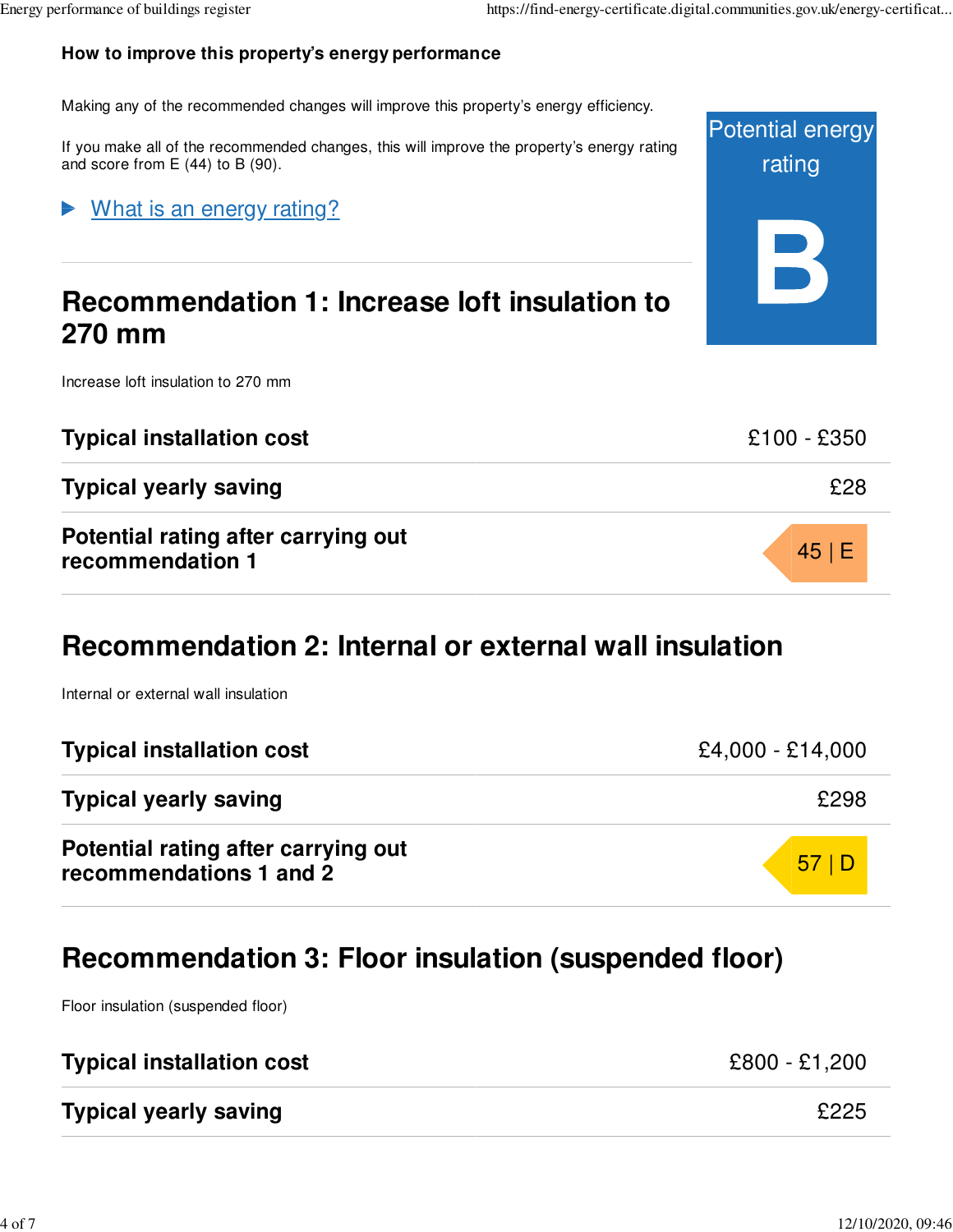#### **Potential rating after carrying out** recommendations 1 to 3



### **Recommendation 4: Low energy lighting**

Low energy lighting

| <b>Typical installation cost</b>                              | £30  |
|---------------------------------------------------------------|------|
| <b>Typical yearly saving</b>                                  | £17  |
| Potential rating after carrying out<br>recommendations 1 to 4 | 66 D |

### **Recommendation 5: High heat retention storage heaters**

High heat retention storage heaters

| <b>Typical installation cost</b>                              | $£1,200 - £1,800$ |
|---------------------------------------------------------------|-------------------|
| <b>Typical yearly saving</b>                                  | £172              |
| Potential rating after carrying out<br>recommendations 1 to 5 | 76   C            |

### **Recommendation 6: Solar water heating**

Solar water heating

| <b>Typical installation cost</b>                              | $£4,000 - £6,000$ |
|---------------------------------------------------------------|-------------------|
| <b>Typical yearly saving</b>                                  | £88               |
| Potential rating after carrying out<br>recommendations 1 to 6 | 79 C              |

### **Recommendation 7: Solar photovoltaic panels, 2.5 kWp**

Solar photovoltaic panels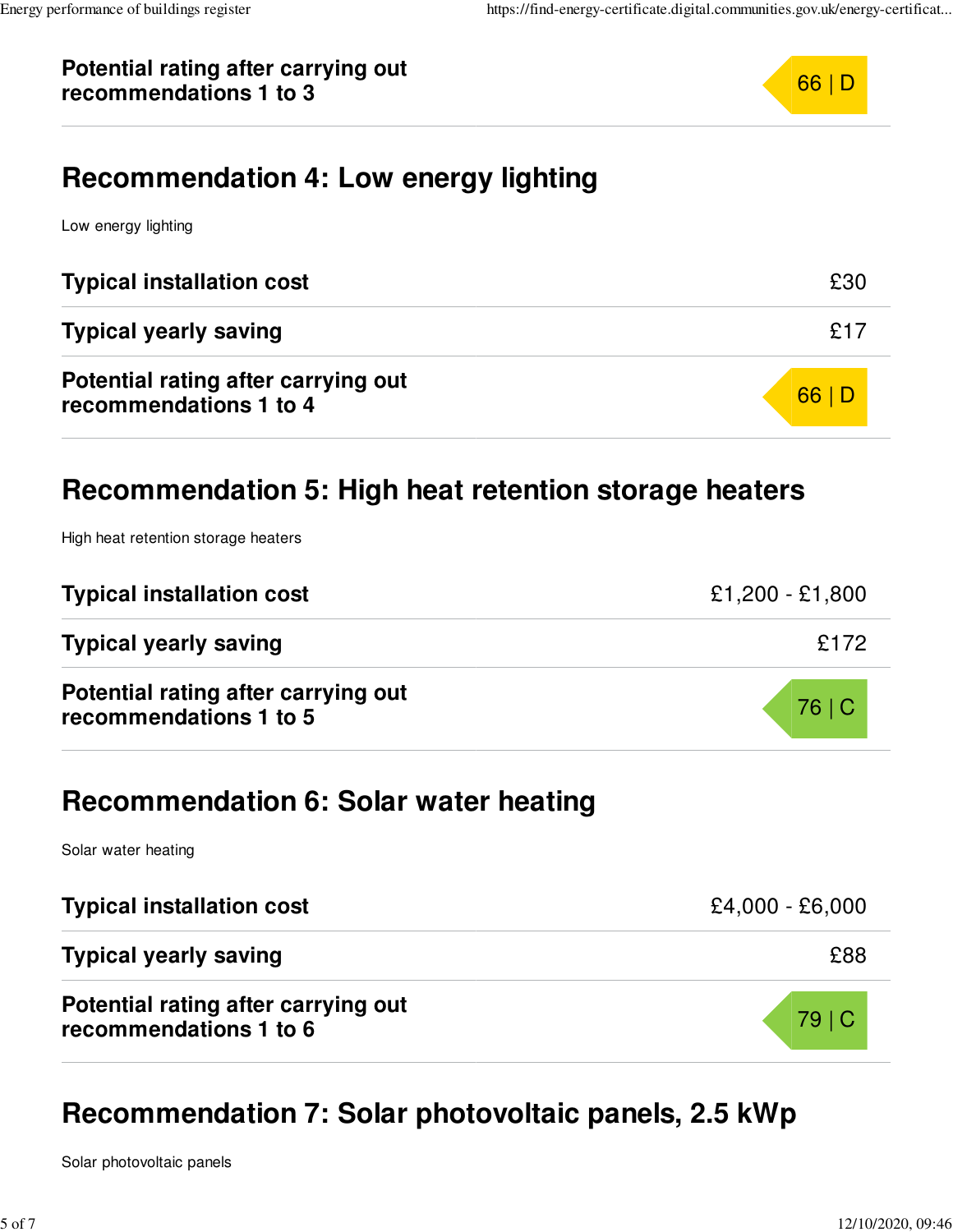## **Typical installation cost**  $\text{E3,500 - } £5,500$ **Typical yearly saving EXPERIER SECONDENSITY CONTROLLY AND ALL SECONDENSITY CONTROLLY EXPERIENCE SECONDENSITY OF SECONDENSITY OF SECONDENSITY OF SECONDENSITY OF SECONDENSITY OF SECONDENSITY OF SECONDENSITY OF SECONDENSITY Potential rating after carrying out** recommendations 1 to 7 and 7 90 | B

### **Paying for energy improvements**

Find energy grants and ways to save energy in your home. (https://www.gov.uk/improve-energy-efficiency)

#### **Estimated energy use and potential savings**

The estimated cost shows how much the average household would spend in this property for heating, lighting and hot water. It is not based on how energy is used by the people living at the property.

The estimated saving is based on making all of the recommendations in how to improve this property's energy performance.

For advice on how to reduce your energy bills visit Simple Energy Advice (https://www.simpleenergyadvice.org.uk/).

### **Heating use in this property**

Heating a property usually makes up the majority of energy costs.

#### **Estimated energy used to heat this property**

#### **Potential energy savings by installing insulation**

| Type of insulation    | Amount of energy saved |
|-----------------------|------------------------|
| Loft insulation       | 185 kWh per year       |
| Solid wall insulation | 1953 kWh per year      |

You might be able to receive Renewable Heat Incentive payments (https://www.gov.uk/domestic-renewable-heat-incentive). This will help to reduce carbon emissions by replacing your existing heating system with one that generates renewable heat. The estimated energy required for space and water heating will form the basis of the payments.

#### **Contacting the assessor and accreditation scheme**

This EPC was created by a qualified energy assessor.